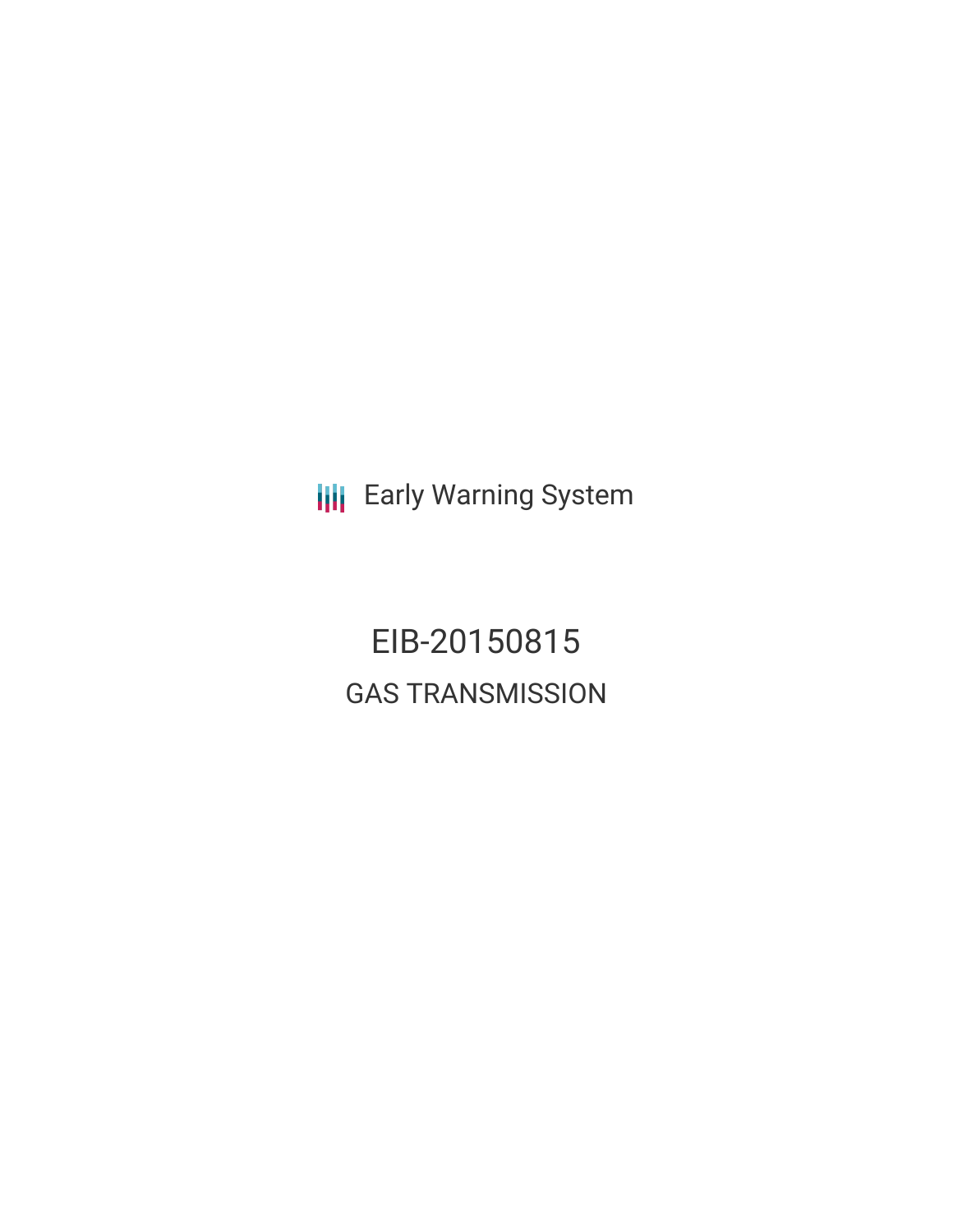## **Quick Facts**

| <b>Countries</b>               | Italy                                    |
|--------------------------------|------------------------------------------|
| <b>Financial Institutions</b>  | European Investment Bank (EIB)           |
| <b>Status</b>                  | Approved                                 |
| <b>Bank Risk Rating</b>        | U                                        |
| <b>Voting Date</b>             | 2016-09-15                               |
| <b>Borrower</b>                | "Italian gas transmission company" - TBD |
| <b>Sectors</b>                 | Energy                                   |
| <b>Investment Amount (USD)</b> | $$56.22$ million                         |
| <b>Project Cost (USD)</b>      | \$112.44 million                         |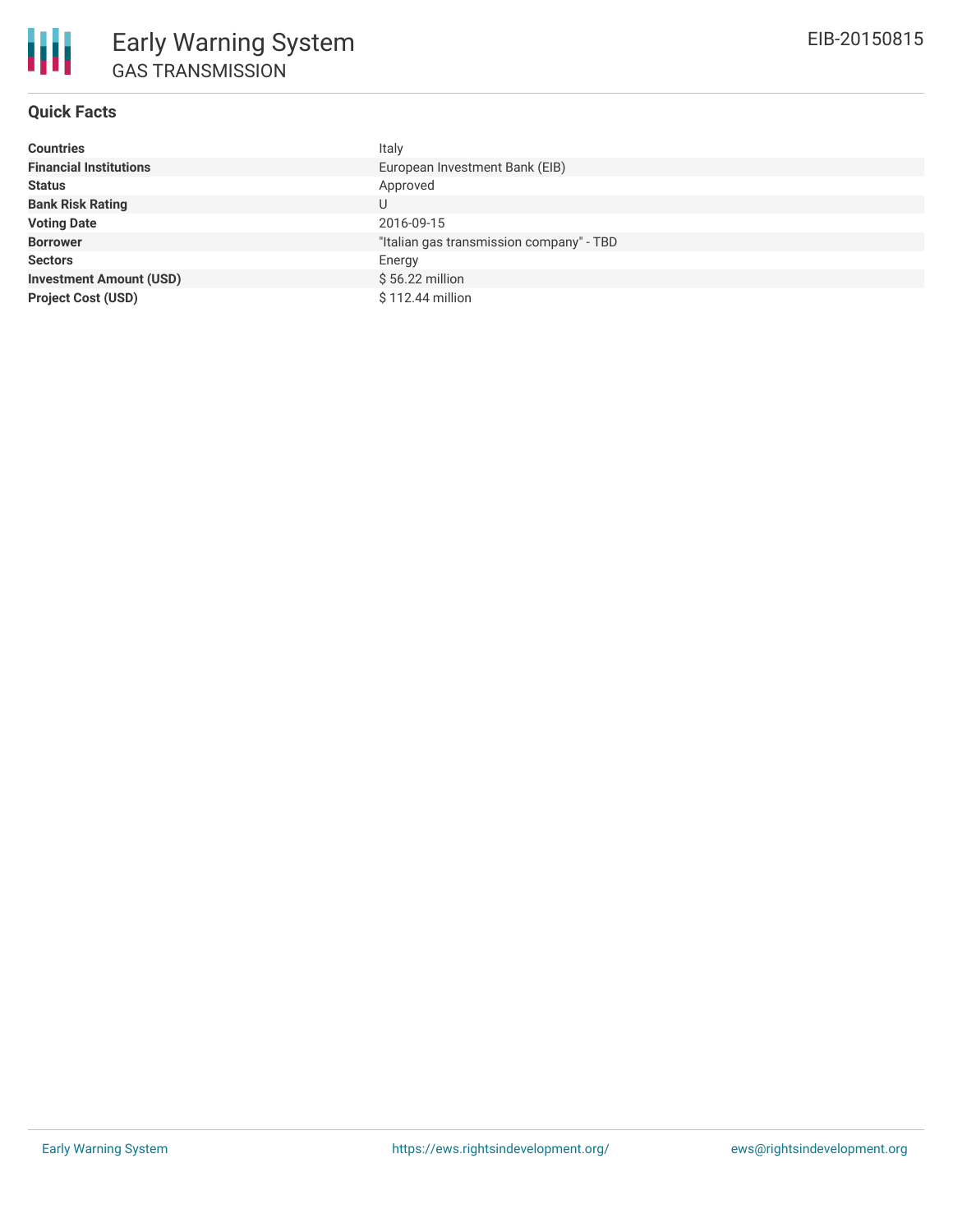

# **Project Description**

The EIB is financing the the following components to be implemented over the 2016-2020 period:(i) Construction of a new 75 km-long pipeline (Cellino-San Marco - Section II), between the provinces of Teramo and Fermo in central Italy;(ii) New connections and revamping of old sections of the company's network. According to bank documents, the project will help to improve the security, safety and reliability of gas supply. Most of the components will be located within Italian cohesion priority regions.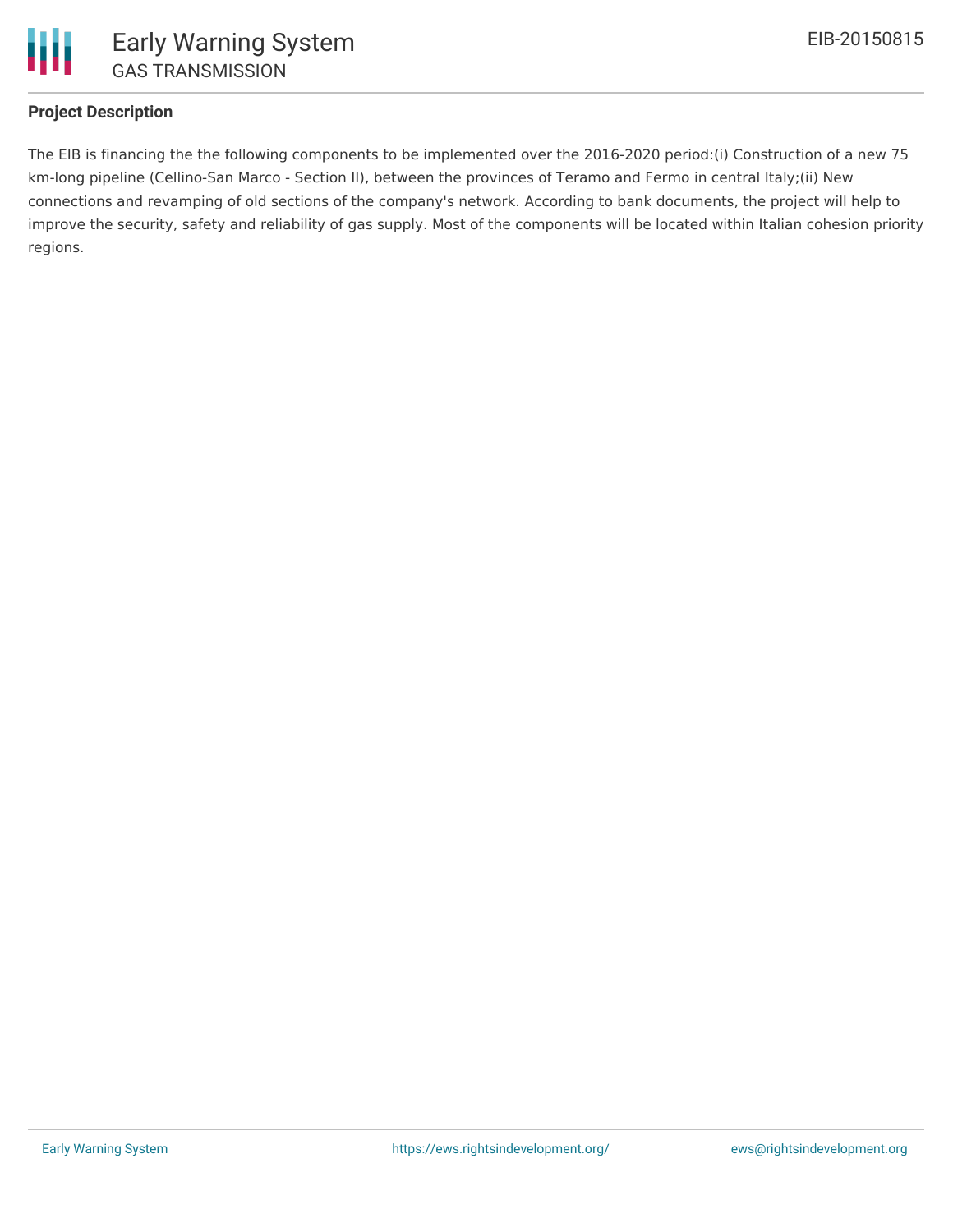## **Investment Description**

European Investment Bank (EIB)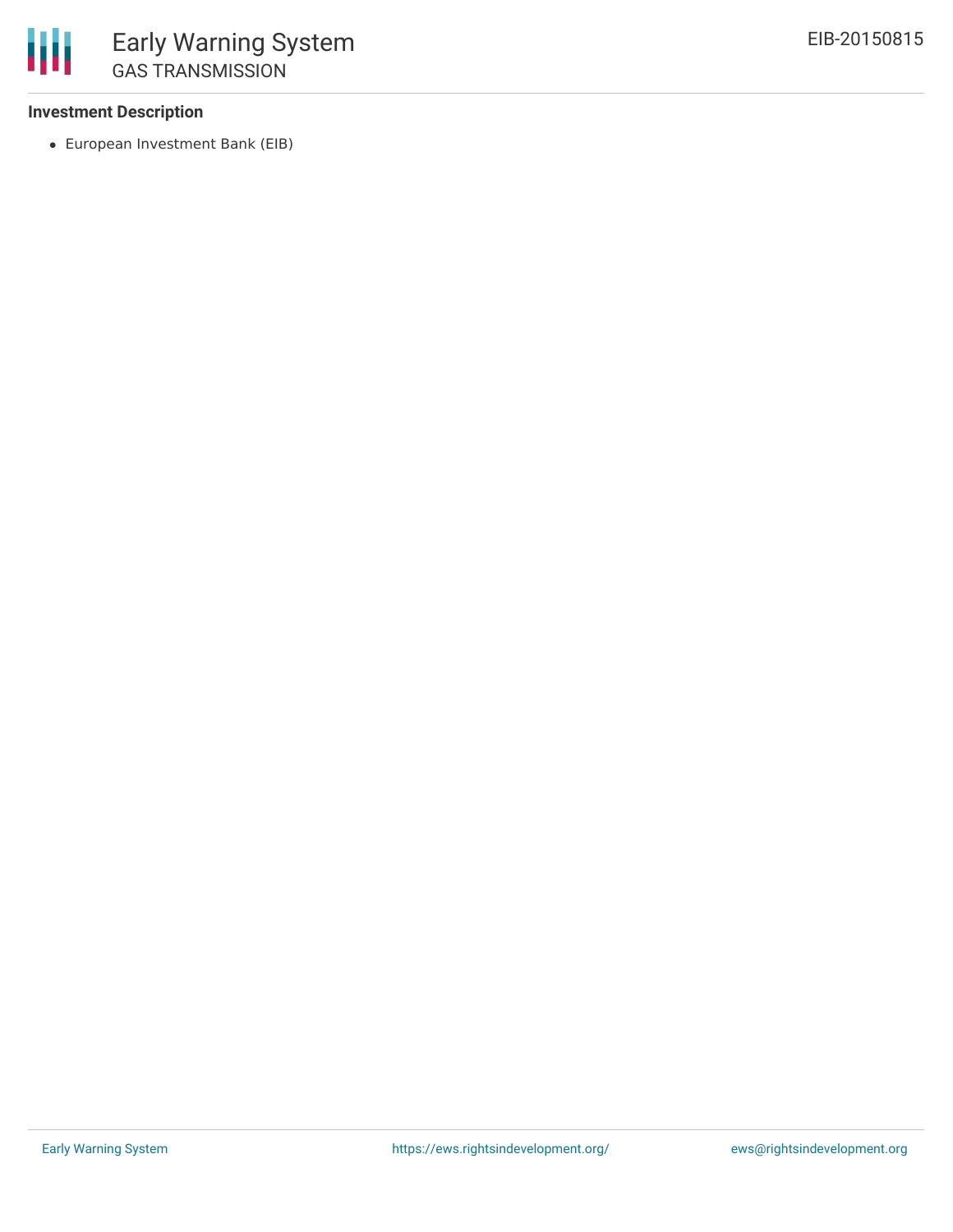### **Contact Information**

#### ACCOUNTABILITY MECHANISM OF EIB

The EIB Complaints Mechanism is designed to facilitate and handle complaints against the EIB by individuals, organizations or corporations affected by EIB activities. When exercising the right to lodge a complaint against the EIB, any member of the public has access to a two-tier procedure, one internal - the Complaints Mechanism Office - and one external - the European Ombudsman. A complaint can be lodged via a written communication addressed to the Secretary General of the EIB, via email to the dedicated email address complaints@eib.org, by completing the online complaint form available at the following address: http://www.eib.org/complaints/form, via fax or delivered directly to the EIB Complaints Mechanism Division, any EIB local representation office or any EIB staff. For further details, check: http://www.eib.org/attachments/strategies/complaints\_mechanism\_policy\_en.pdf

When dissatisfied with a complaint to the EIB Complaints Mechanism, citizens can then turn towards the European Ombudsman. A memorandum of Understanding has been signed between the EIB and the European Ombudsman establishes that citizens (even outside of the EU if the Ombudsman finds their complaint justified) can turn towards the Ombudsman on issues related to 'maladministration' by the EIB. Note that before going to the Ombudsman, an attempt must be made to resolve the case by contacting the EIB. In addition, the complaint must be made within two years of the date when the facts on which your complaint is based became known to you. You can write to the Ombudsman in any of the languages of the European Union. Additional details, including filing requirements and complaint forms, are available at: http://www.ombudsman.europa.eu/atyourservice/interactiveguide.faces